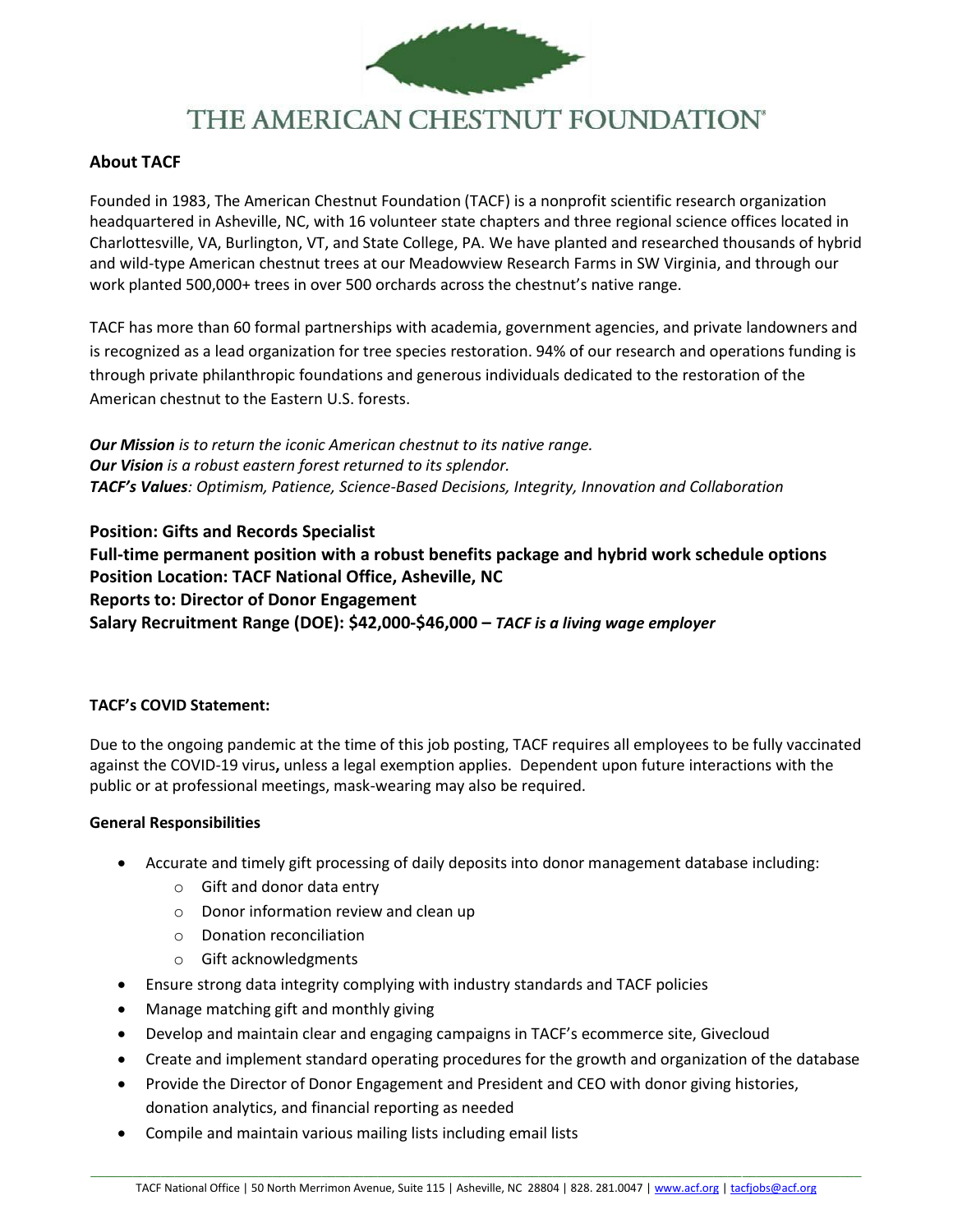- Support the Director of Donor Engagement in identifying and tracking potential giving opportunities
- Assist the Operations Department with local and regional event planning as required
- Curate, promote, and manage merchandise, including managing sales, inventory, and quarterly reporting
- Manage, promote, and track raffles
- Assist Membership Coordinator with annual member seed distribution and the Wild-Type American Chestnut Seedling Sale
- Reply to member inquiries, information requests, and concerns from current or potential members
- Practice and promote TACF's commitment to Justice, Equity, Diversity and Inclusion (JEDI)

*This description is not designed to be a complete list of all duties and responsibilities required for this job.*

#### **Knowledge, Skills, Abilities**

- Strong organizational skills that reflect the ability to perform and prioritize multiple tasks seamlessly with excellent attention to detail
- Strong interpersonal skills and the ability to build collaborative relationships with stakeholders, including Board of Directors, chapter leadership, volunteers, members, the public, and staff
- Exemplary written and verbal communication skills
- Demonstrated proactive approaches to problem-solving with strong decision-making capability
- Ability to work independently and take initiative on new projects
- Efficient in an environment with evolving priorities
- Proven ability to handle confidential information with discretion, adaptable to various competing demands, and demonstrate the highest level of customer service
- Knowledge of TACF and conservation is desirable

## **Qualifications**

- Bachelor's degree preferred; an appropriate combination of education and work experience considered
- Working knowledge of database functionality required; DonorPerfect or similar donor management system is desirable
- Proficient in full Microsoft Office Suite and Google Suite, particularly Excel
- Comfortable with social media and other basic marketing platforms, including Doodle Poll, Survey Monkey, Constant Contact, or similar
- Experience with conferencing platforms, including Zoom and Google Meet
- Valid NC driving license and insurance
- Willingness to work some weekends and travel as required

#### **Benefits**